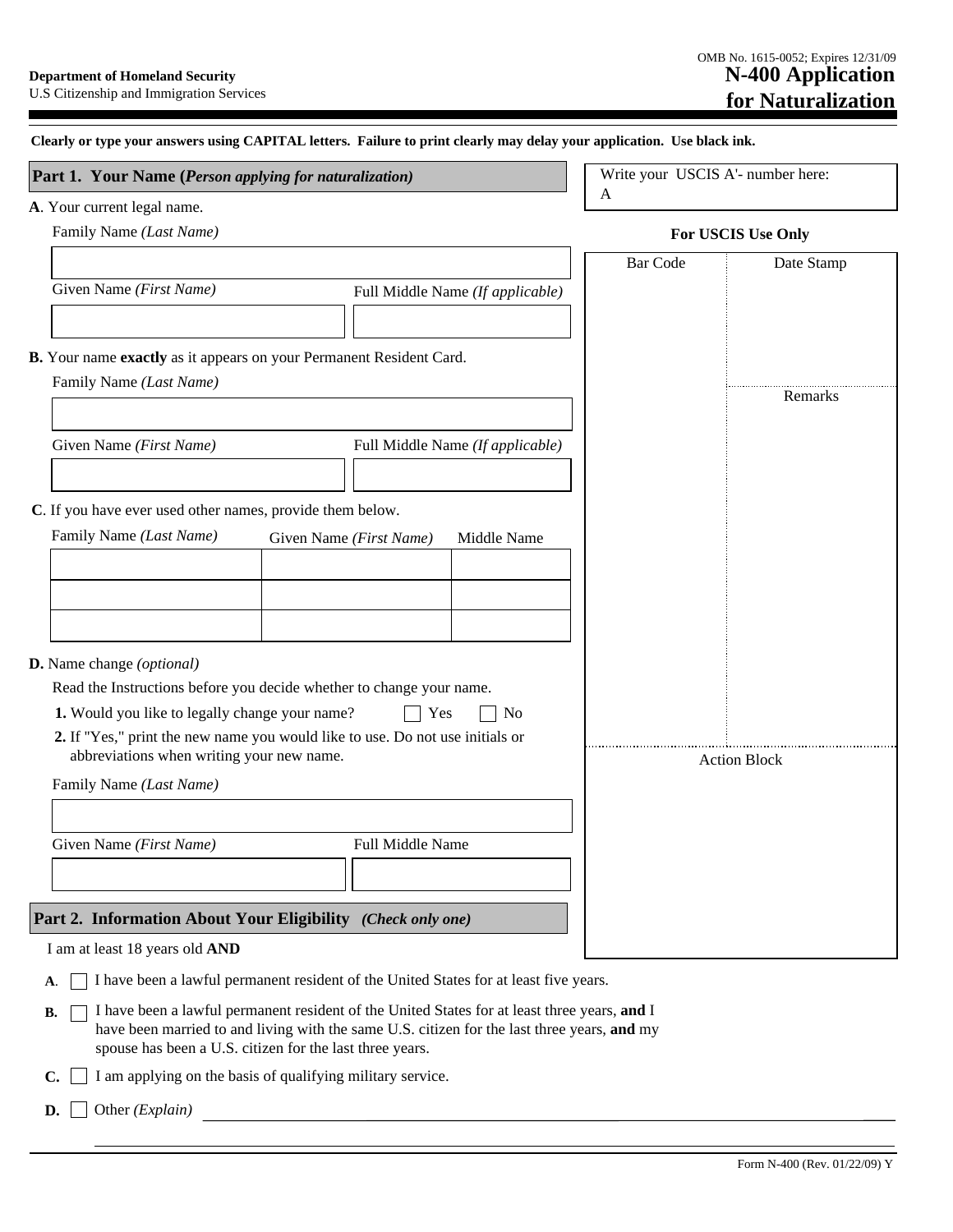| Part 3. Information About You                                                                                                                                                           |                                                          |                               | Write your USCIS A- number here:<br>A                                     |                         |
|-----------------------------------------------------------------------------------------------------------------------------------------------------------------------------------------|----------------------------------------------------------|-------------------------------|---------------------------------------------------------------------------|-------------------------|
| A. U.S. Social Security Number                                                                                                                                                          | <b>B.</b> Date of Birth $\text{mm}/\text{dd}/\text{yyy}$ |                               | C. Date You Became a Permanent Resident (mm/dd/yyyy)                      |                         |
| D. Country of Birth                                                                                                                                                                     |                                                          | E. Country of Nationality     |                                                                           |                         |
|                                                                                                                                                                                         |                                                          |                               |                                                                           |                         |
| F. Are either of your parents U.S. citizens? (If yes, see instructions)                                                                                                                 |                                                          | Yes                           | N <sub>o</sub>                                                            |                         |
| G. What is your current marital status?                                                                                                                                                 | Single, Never Married                                    | Married                       | Divorced                                                                  | Widowed                 |
| Marriage Annulled or Other (Explain)                                                                                                                                                    |                                                          |                               |                                                                           |                         |
| H. Are you requesting a waiver of the English and/or U.S. History and Government<br>requirements based on a disability or impairment and attaching Form N-648 with<br>your application? |                                                          |                               | Yes<br>N <sub>0</sub>                                                     |                         |
| I. Are you requesting an accommodation to the naturalization process because of a<br>disability or impairment? (See instructions for some examples of accommodations.)                  |                                                          |                               | No<br>Yes                                                                 |                         |
| If you answered "Yes," check the box below that applies:                                                                                                                                |                                                          |                               |                                                                           |                         |
| I am deaf or hearing impaired and need a sign language interpreter who uses the following language:                                                                                     |                                                          |                               |                                                                           |                         |
| I use a wheelchair.                                                                                                                                                                     |                                                          |                               |                                                                           |                         |
| I am blind or sight impaired.                                                                                                                                                           |                                                          |                               |                                                                           |                         |
| I will need another type of accommodation. Explain:                                                                                                                                     |                                                          |                               |                                                                           |                         |
|                                                                                                                                                                                         |                                                          |                               |                                                                           |                         |
|                                                                                                                                                                                         |                                                          |                               |                                                                           |                         |
| Part 4. Addresses and Telephone Numbers                                                                                                                                                 |                                                          |                               |                                                                           |                         |
| A. Home Address - Street Number and Name (Do not write a P.O. Box in this space.)                                                                                                       |                                                          |                               |                                                                           | <b>Apartment Number</b> |
|                                                                                                                                                                                         |                                                          |                               |                                                                           |                         |
| City                                                                                                                                                                                    | County                                                   | <b>State</b>                  | ZIP Code                                                                  | Country                 |
|                                                                                                                                                                                         |                                                          |                               |                                                                           |                         |
| <b>B.</b> Care of                                                                                                                                                                       |                                                          |                               | Mailing Address - Street Number and Name (If different from home address) | <b>Apartment Number</b> |
|                                                                                                                                                                                         |                                                          |                               |                                                                           |                         |
| City                                                                                                                                                                                    | <b>State</b>                                             |                               | ZIP Code<br>Country                                                       |                         |
|                                                                                                                                                                                         |                                                          |                               |                                                                           |                         |
| C. Daytime Phone Number (If any)                                                                                                                                                        |                                                          | Evening Phone Number (If any) | E-Mail Address (If any)                                                   |                         |
| $\mathcal{E}$                                                                                                                                                                           | $\mathcal{E}$                                            |                               |                                                                           |                         |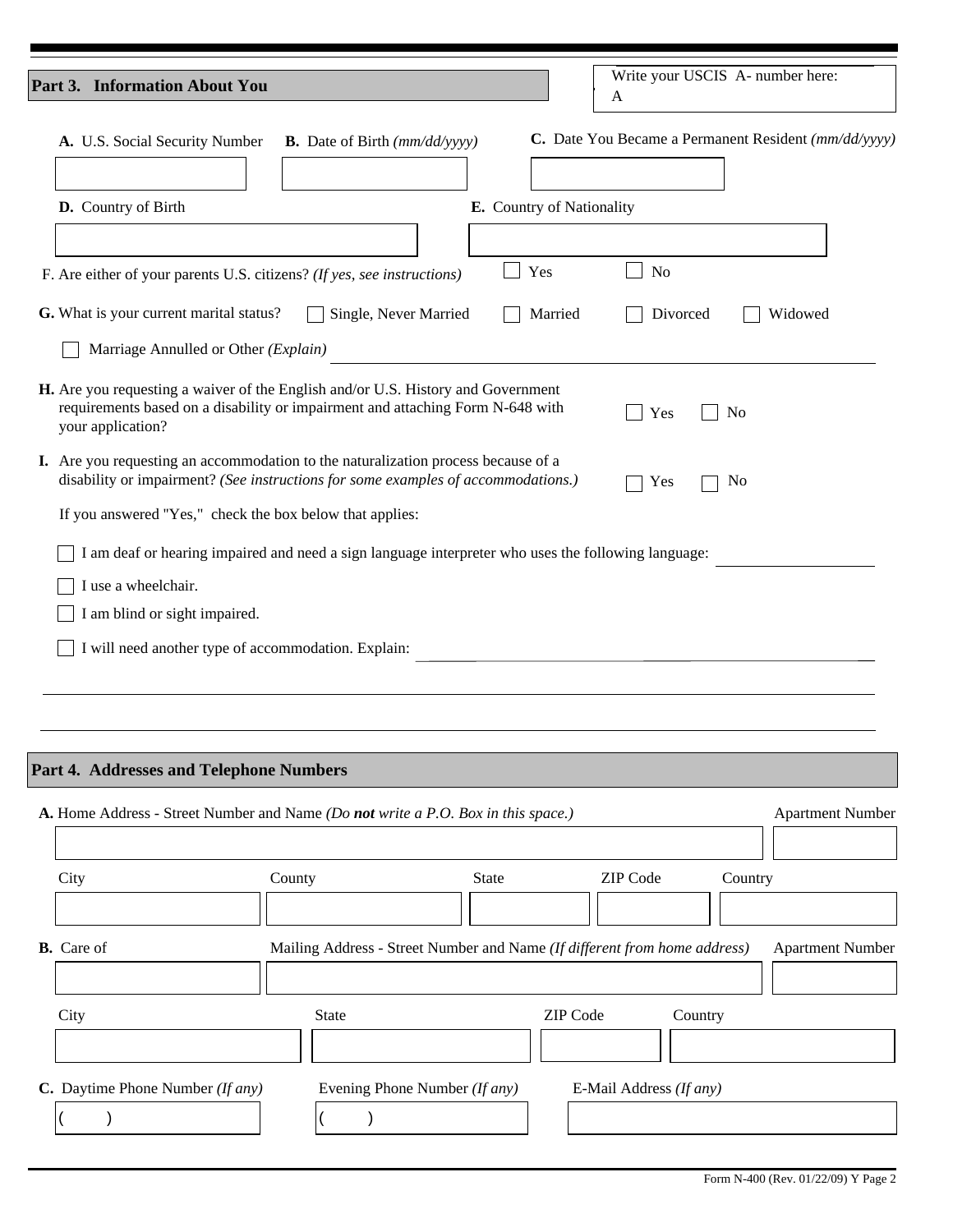| <b>Part 5. Information for Criminal Records Search</b>                                                                                                                                                   |                  |                      | A                                 | Write your USCIS A- number here: |           |                                              |  |  |
|----------------------------------------------------------------------------------------------------------------------------------------------------------------------------------------------------------|------------------|----------------------|-----------------------------------|----------------------------------|-----------|----------------------------------------------|--|--|
| <b>NOTE:</b> The categories below are those required by the FBI. See instructions for more information.                                                                                                  |                  |                      |                                   |                                  |           |                                              |  |  |
| A. Gender                                                                                                                                                                                                | <b>B.</b> Height |                      |                                   |                                  | C. Weight |                                              |  |  |
| Female<br>Male                                                                                                                                                                                           | Feet             | Inches               |                                   |                                  | Pounds    |                                              |  |  |
| D. Are you Hispanic or Latino?                                                                                                                                                                           | Yes              | N <sub>0</sub>       |                                   |                                  |           |                                              |  |  |
| <b>E.</b> Race (Select one or more)                                                                                                                                                                      |                  |                      |                                   |                                  |           |                                              |  |  |
| White<br><b>Black or African</b><br>Asian<br>American                                                                                                                                                    |                  |                      | American Indian or Alaskan Native |                                  |           | Native Hawaiian or<br>Other Pacific Islander |  |  |
| F. Hair color                                                                                                                                                                                            |                  |                      |                                   |                                  |           |                                              |  |  |
| <b>Black</b><br><b>Blonde</b><br><b>Brown</b>                                                                                                                                                            | Gray             | White                | Red                               |                                  | Sandy     | Bald (No Hair)                               |  |  |
| G. Eye color                                                                                                                                                                                             |                  |                      |                                   |                                  |           |                                              |  |  |
| <b>Brown</b><br>Blue<br>Green                                                                                                                                                                            | Hazel            | Gray<br>$\mathbf{I}$ | <b>Black</b>                      |                                  | Pink      | Other<br>Maroon                              |  |  |
| Part 6. Information About Your Residence and Employment                                                                                                                                                  |                  |                      |                                   |                                  |           |                                              |  |  |
| A. Where have you lived during the last five years? Begin with where you live now and then list every place you lived for the last five<br>years. If you need more space, use a separate sheet of paper. |                  |                      |                                   |                                  |           |                                              |  |  |
|                                                                                                                                                                                                          |                  |                      |                                   |                                  |           |                                              |  |  |

| Street Number and Name, Apartment Number, City, State, Zip Code, and Country | Dates $(mm/dd/yyyy)$ |         |  |
|------------------------------------------------------------------------------|----------------------|---------|--|
|                                                                              | From                 | To      |  |
| Current Home Address - Same as Part 4.A                                      |                      | Present |  |
|                                                                              |                      |         |  |
|                                                                              |                      |         |  |
|                                                                              |                      |         |  |
|                                                                              |                      |         |  |

B. Where have you worked (or, if you were a student, what schools did you attend) during the last five years? Include military service. Begin with your current or latest employer and then list every place you have worked or studied for the last five years. If you need more space, use a separate sheet of paper.

| Employer or | Employer or School Address | Dates (mm/dd/yyyy) | Your |            |
|-------------|----------------------------|--------------------|------|------------|
| School Name | (Street, City, and State)  | From               | To   | Occupation |
|             |                            |                    |      |            |
|             |                            |                    |      |            |
|             |                            |                    |      |            |
|             |                            |                    |      |            |
|             |                            |                    |      |            |
|             |                            |                    |      |            |
|             |                            |                    |      |            |
|             |                            |                    |      |            |
|             |                            |                    |      |            |
|             |                            |                    |      |            |
|             |                            |                    |      |            |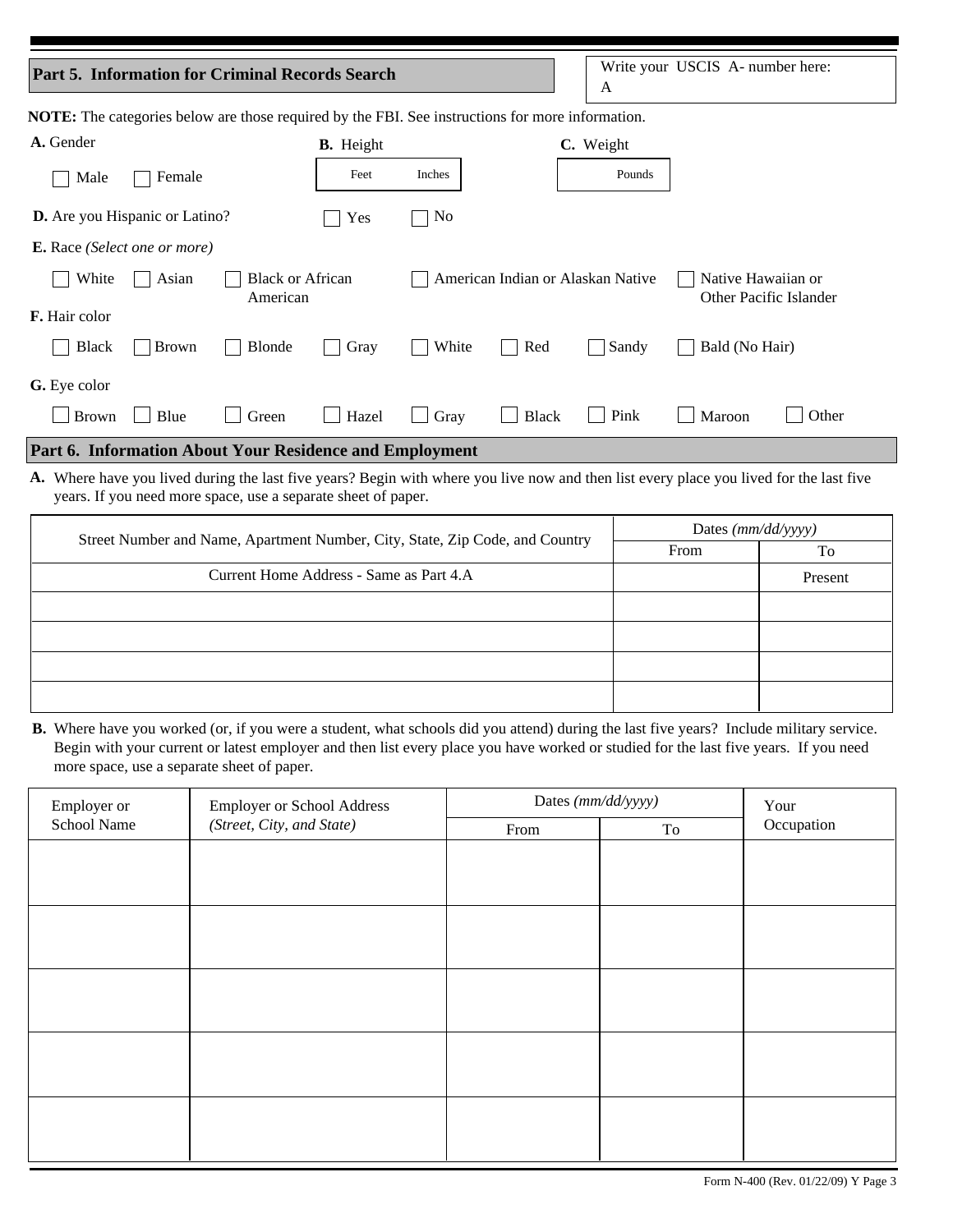| <b>Part 7. Time Outside the United States</b>                 |  |
|---------------------------------------------------------------|--|
| (Including Trips to Canada, Mexico and the Caribbean Islands) |  |

Write your USCIS A- number here:  $\mathbf A$ 

days

trips

| A. How many total days did you spend outside of the United States during the past five years? |  |
|-----------------------------------------------------------------------------------------------|--|
|-----------------------------------------------------------------------------------------------|--|

- B. How many trips of 24 hours or more have you taken outside of the United States during the past five years?
- C. List below all the trips of 24 hours or more that you have taken outside of the United States since becoming a lawful permanent resident. Begin with your most recent trip. If you need more space, use a separate sheet of paper.

| Date You Left the<br><b>United States</b><br>(mm/dd/yyyy) | Date You Returned to<br>the United States<br>(mm/dd/yyyy) |                  | Did Trip Last<br>Six Months or<br>More? | Countries to Which You Traveled | <b>Total Days</b><br>Out of the<br><b>United States</b> |
|-----------------------------------------------------------|-----------------------------------------------------------|------------------|-----------------------------------------|---------------------------------|---------------------------------------------------------|
|                                                           |                                                           | Yes              | No                                      |                                 |                                                         |
|                                                           |                                                           | Yes              | No                                      |                                 |                                                         |
|                                                           |                                                           | Yes              | No                                      |                                 |                                                         |
|                                                           |                                                           | Yes              | No                                      |                                 |                                                         |
|                                                           |                                                           | Yes              | No                                      |                                 |                                                         |
|                                                           |                                                           | Yes              | No                                      |                                 |                                                         |
|                                                           |                                                           | Yes              | No                                      |                                 |                                                         |
|                                                           |                                                           | Yes              | No                                      |                                 |                                                         |
|                                                           |                                                           | Yes <sup> </sup> | No                                      |                                 |                                                         |
|                                                           |                                                           | Yes              | No                                      |                                 |                                                         |

### Part 8. Information About Your Marital History

A. How many times have you been married (including annulled marriages)?

If you have never been married, go to Part 9.

B. If you are now married, give the following information about your spouse:

| 1. Spouse's Family Name ( <i>Last Name</i> )    | Given Name ( <i>First Name</i> ) | Full Middle Name (If applicable)   |
|-------------------------------------------------|----------------------------------|------------------------------------|
|                                                 |                                  |                                    |
| 2. Date of Birth $(mm/dd/yyyy)$                 | 3. Date of Marriage (mm/dd/yyyy) | 4. Spouse's U.S. Social Security # |
| <b>5.</b> Home Address - Street Number and Name |                                  | <b>Apartment Number</b>            |
|                                                 |                                  |                                    |
| City                                            | <b>State</b>                     | Zip Code                           |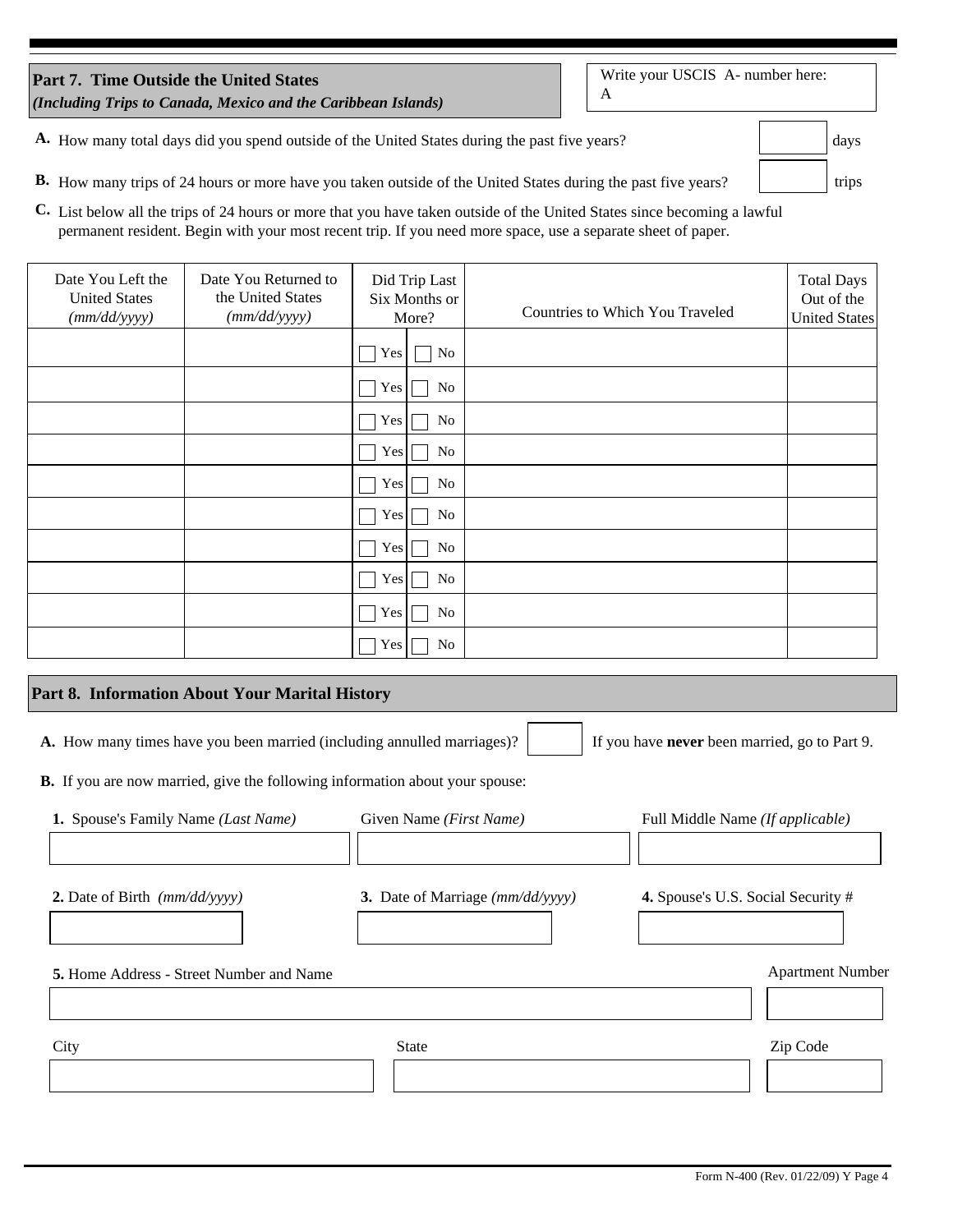|                                                                                                                                                                                                                                                                           |                                                               | Write your USCIS A- number here:    |  |  |  |  |
|---------------------------------------------------------------------------------------------------------------------------------------------------------------------------------------------------------------------------------------------------------------------------|---------------------------------------------------------------|-------------------------------------|--|--|--|--|
| Part 8. Information About Your Marital History (Continued)                                                                                                                                                                                                                |                                                               | A                                   |  |  |  |  |
| Yes<br>C. Is your spouse a U.S. citizen?                                                                                                                                                                                                                                  | No                                                            |                                     |  |  |  |  |
| <b>D.</b> If your spouse is a U.S. citizen, give the following information:                                                                                                                                                                                               |                                                               |                                     |  |  |  |  |
| 1. When did your spouse become a U.S. citizen?                                                                                                                                                                                                                            |                                                               | At Birth<br>Other                   |  |  |  |  |
| If "Other," give the following information:                                                                                                                                                                                                                               |                                                               |                                     |  |  |  |  |
| 2. Date your spouse became a U.S. citizen                                                                                                                                                                                                                                 | 3. Place your spouse became a U.S. citizen (See instructions) |                                     |  |  |  |  |
|                                                                                                                                                                                                                                                                           |                                                               |                                     |  |  |  |  |
|                                                                                                                                                                                                                                                                           |                                                               | City and State                      |  |  |  |  |
| <b>E.</b> If your spouse is <b>not</b> a U.S. citizen, give the following information :                                                                                                                                                                                   |                                                               |                                     |  |  |  |  |
| 1. Spouse's Country of Citizenship                                                                                                                                                                                                                                        | 2. Spouse's USCIS A- Number (If applicable)                   |                                     |  |  |  |  |
|                                                                                                                                                                                                                                                                           | A                                                             |                                     |  |  |  |  |
| 3. Spouse's Immigration Status                                                                                                                                                                                                                                            |                                                               |                                     |  |  |  |  |
| Lawful Permanent Resident<br>Other                                                                                                                                                                                                                                        |                                                               |                                     |  |  |  |  |
|                                                                                                                                                                                                                                                                           |                                                               |                                     |  |  |  |  |
| <b>F.</b> If you were married before, provide the following information about your prior spouse. If you have more than one previous<br>marriage, use a separate sheet of paper to provide the information requested in Questions 1-5 below.                               |                                                               |                                     |  |  |  |  |
| 1. Prior Spouse's Family Name (Last Name)                                                                                                                                                                                                                                 | Given Name (First Name)                                       | Full Middle Name (If applicable)    |  |  |  |  |
|                                                                                                                                                                                                                                                                           |                                                               |                                     |  |  |  |  |
|                                                                                                                                                                                                                                                                           |                                                               |                                     |  |  |  |  |
| 2. Prior Spouse's Immigration Status                                                                                                                                                                                                                                      | 3. Date of Marriage (mm/dd/yyyy)                              | 4. Date Marriage Ended (mm/dd/yyyy) |  |  |  |  |
| U.S. Citizen                                                                                                                                                                                                                                                              |                                                               |                                     |  |  |  |  |
| <b>Lawful Permanent Resident</b>                                                                                                                                                                                                                                          | 5. How Marriage Ended                                         |                                     |  |  |  |  |
| Other                                                                                                                                                                                                                                                                     | Spouse Died<br>Divorce                                        | Other                               |  |  |  |  |
|                                                                                                                                                                                                                                                                           |                                                               |                                     |  |  |  |  |
| G. How many times has your current spouse been married (including annulled marriages)?                                                                                                                                                                                    |                                                               |                                     |  |  |  |  |
| If your spouse has ever been married before, give the following information about your spouse's prior marriage.<br>If your spouse has more than one previous marriage, use a separate sheet(s) of paper to provide the information requested in<br>Questions 1 - 5 below. |                                                               |                                     |  |  |  |  |
| 1. Prior Spouse's Family Name (Last Name)                                                                                                                                                                                                                                 | Given Name (First Name)                                       | Full Middle Name (If applicable)    |  |  |  |  |
|                                                                                                                                                                                                                                                                           |                                                               |                                     |  |  |  |  |
| 2. Prior Spouse's Immigration Status                                                                                                                                                                                                                                      | 3. Date of Marriage (mm/dd/yyyy)                              | 4. Date Marriage Ended (mm/dd/yyyy) |  |  |  |  |
| U.S. Citizen                                                                                                                                                                                                                                                              |                                                               |                                     |  |  |  |  |
| Lawful Permanent Resident                                                                                                                                                                                                                                                 | 5. How Marriage Ended                                         |                                     |  |  |  |  |
| Other                                                                                                                                                                                                                                                                     | Divorce<br>Spouse Died                                        | Other                               |  |  |  |  |
|                                                                                                                                                                                                                                                                           |                                                               |                                     |  |  |  |  |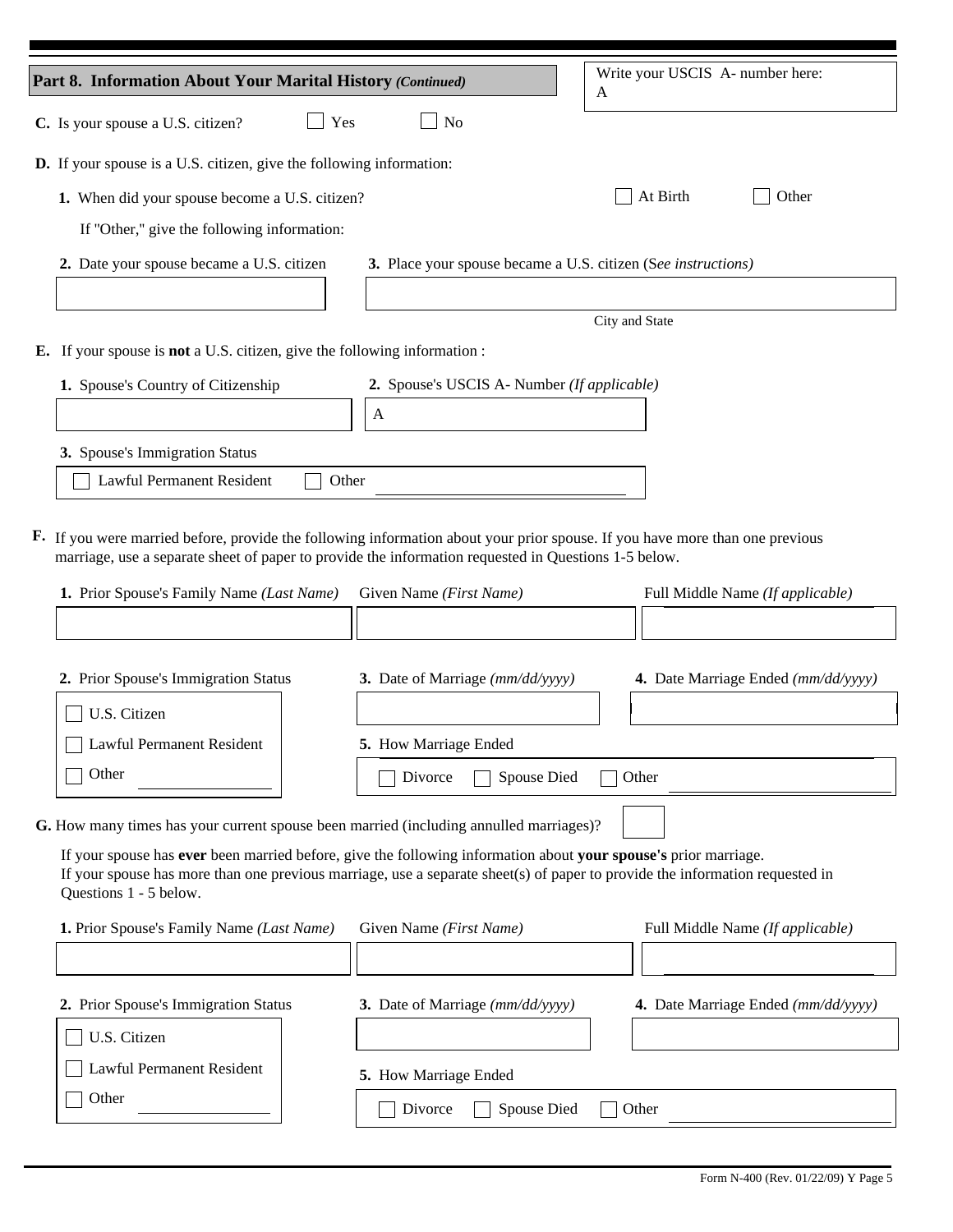### Part 9. Information About Your Children

Write your USCIS A- number here:

 $\mathbf{A}$ 

- A. How many sons and daughters have you had? For more information on which sons and daughters you should include and how to complete this section, see the Instructions.
- **B.** Provide the following information about all of your sons and daughters. If you need more space, use a separate sheet of paper.

| Full Name of<br>Son or Daughter | Date of Birth<br>(mm/dd/yyyy) | <b>USCIS A-</b> number<br>(if child has one) | Country of Birth | <b>Current Address</b><br>(Street, City, State and Country) |
|---------------------------------|-------------------------------|----------------------------------------------|------------------|-------------------------------------------------------------|
|                                 |                               | $\mathsf{A}$                                 |                  |                                                             |
|                                 |                               |                                              |                  |                                                             |
|                                 |                               | $\vert A \vert$                              |                  |                                                             |
|                                 |                               | $\mathbf{A}$                                 |                  |                                                             |
|                                 |                               |                                              |                  |                                                             |
|                                 |                               | $\mathbf{A}$                                 |                  |                                                             |
|                                 |                               |                                              |                  |                                                             |
|                                 |                               | $\mathbf{A}$                                 |                  |                                                             |
|                                 |                               |                                              |                  |                                                             |
|                                 |                               | $\mathbf{A}$                                 |                  |                                                             |
|                                 |                               |                                              |                  |                                                             |
|                                 |                               | $\mathbf{A}$                                 |                  |                                                             |
|                                 |                               |                                              |                  |                                                             |
|                                 |                               | $\mathbf{A}$                                 |                  |                                                             |
| Add Children                    |                               |                                              |                  | Go to continuation page                                     |

# **Part 10. Additional Questions**

Answer Questions 1 through 14. If you answer "Yes" to any of these questions, include a written explanation with this form. Your written explanation should (1) explain why your answer was "Yes" and (2) provide any additional information that helps to explain your answer.

## A. General Questions.

| <b>1.</b> Have you <b>ever</b> claimed to be a U.S. citizen <i>(in writing or any other way)</i> ?                                           | Yes | No.            |
|----------------------------------------------------------------------------------------------------------------------------------------------|-----|----------------|
| 2. Have you ever registered to vote in any Federal, State, or local election in the United States?                                           | Yes | N <sub>0</sub> |
| 3. Have you ever voted in any Federal, State, or local election in the United States?                                                        | Yes | No.            |
| <b>4.</b> Since becoming a lawful permanent resident, have you <b>ever</b> failed to file a required Federal,<br>State, or local tax return? | Yes | No.            |
| 5. Do you owe any Federal, State, or local taxes that are overdue?                                                                           | Yes | No.            |
| <b>6.</b> Do you have any title of nobility in any foreign country?                                                                          | Yes | No             |
| 7. Have you ever been declared legally incompetent or been confined to a mental institution<br>within the last five years?                   | Yes | No.            |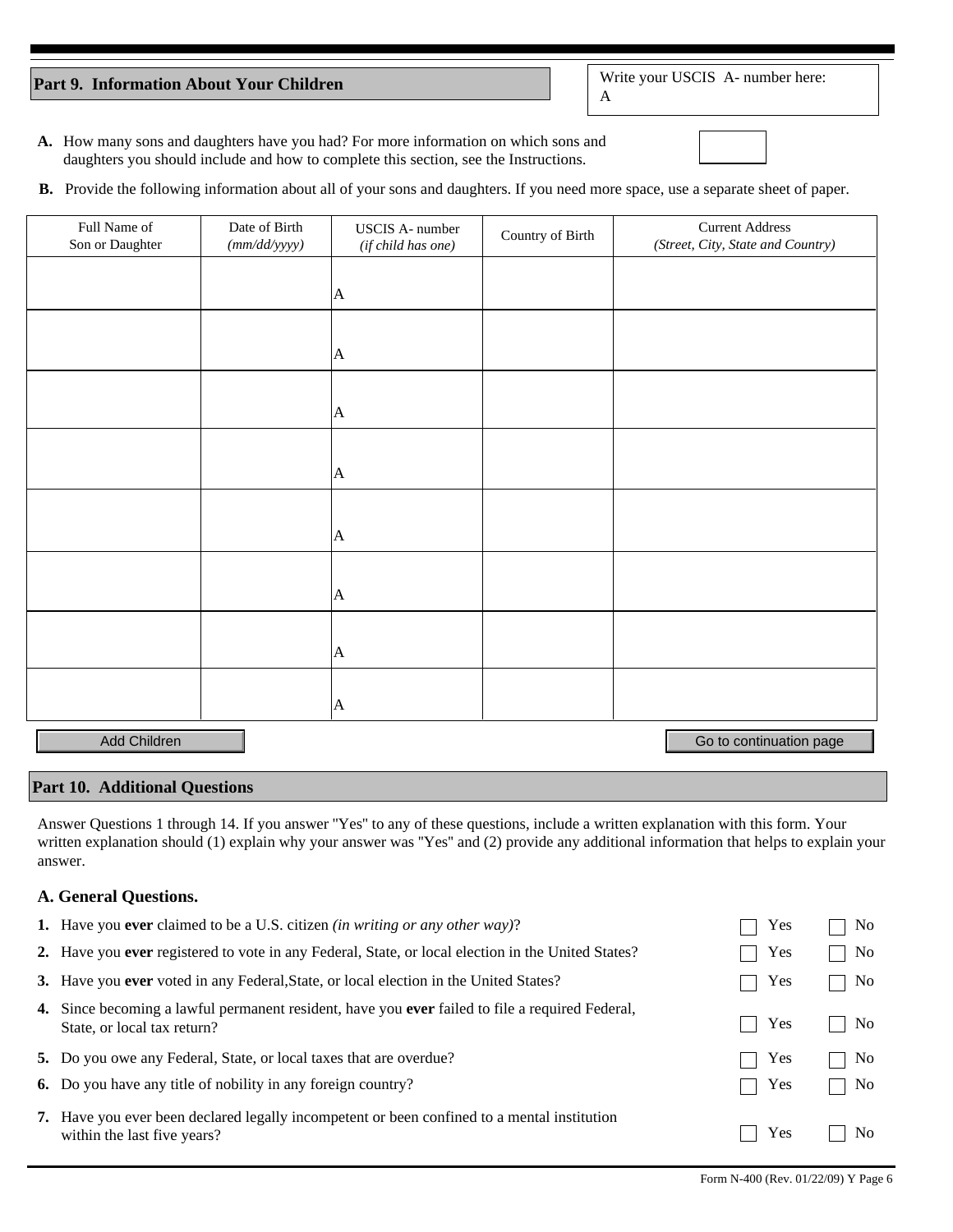# Part 10. Additional Questions (Continued)

# **B.** Affiliations.

- 8. a Have you ever been a member of or associated with any organization, association, fund foundation, party, club, society, or similar group in the United States or in any other place?
	- **b.** If you answered "Yes," list the name of each group below. If you need more space, attach the names of the other group(s) on a separate sheet of paper.

| Name of Group | <b>Name of Group</b> |  |
|---------------|----------------------|--|
|               |                      |  |
| 1.            | 6.                   |  |
|               |                      |  |
| 2.            | 7.                   |  |
|               |                      |  |
| 3.            | 8.                   |  |
|               |                      |  |
| 4.            | 9.                   |  |
|               |                      |  |
| 5.            | 10.                  |  |

9. Have you ever been a member of or in any way associated (either directly or indirectly) with:

| a. The Communist Party?                                                                                                                                                                                                                                            | Yes | No             |
|--------------------------------------------------------------------------------------------------------------------------------------------------------------------------------------------------------------------------------------------------------------------|-----|----------------|
| b. Any other totalitarian party?                                                                                                                                                                                                                                   | Yes | N <sub>0</sub> |
| c. A terrorist organization?                                                                                                                                                                                                                                       | Yes | N <sub>0</sub> |
| <b>10.</b> Have you ever advocated <i>(either directly or indirectly)</i> the overthrow of any government<br>by force or violence?                                                                                                                                 | Yes | N <sub>0</sub> |
| 11. Have you ever persecuted <i>(either directly or indirectly)</i> any person because of race,<br>religion, national origin, membership in a particular social group, or political opinion?                                                                       | Yes | No             |
| 12. Between March 23, 1933, and May 8, 1945, did you work for or associate in any way (either<br>directly or indirectly) with:                                                                                                                                     |     |                |
| a. The Nazi government of Germany?                                                                                                                                                                                                                                 | Yes | No             |
| <b>b.</b> Any government in any area $(1)$ occupied by, $(2)$ allied with, or $(3)$ established with the<br>help of the Nazi government of Germany?                                                                                                                | Yes | N <sub>0</sub> |
| c. Any German, Nazi, or S.S. military unit, paramilitary unit, self-defense unit, vigilante unit,<br>citizen unit, police unit, government agency or office, extermination camp, concentration<br>camp, prisoner of war camp, prison, labor camp, or transit camp? | Yes | No             |
| C. Continuous Residence.                                                                                                                                                                                                                                           |     |                |
| Since becoming a lawful permanent resident of the United States:                                                                                                                                                                                                   |     |                |
| 13. Have you ever called yourself a "nonresident" on a Federal, State, or local tax return?                                                                                                                                                                        | Yes | N <sub>0</sub> |
| 14. Have you ever failed to file a Federal, State, or local tax return because you considered<br>yourself to be a "nonresident"?                                                                                                                                   | Yes | No             |

 $\Box$  Yes

 $\Box$  No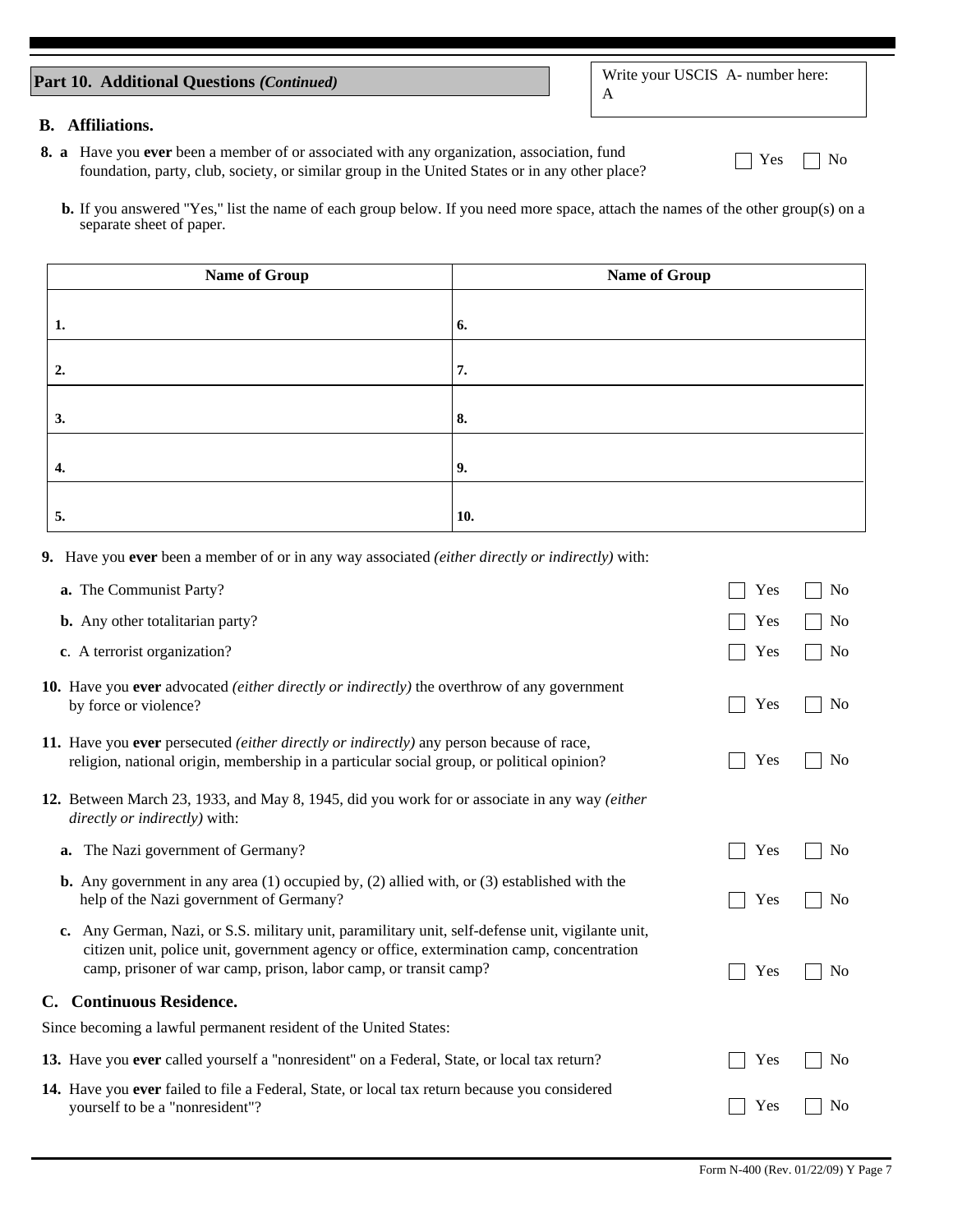# Part 10. Additional Questions (continued)

Write your USCIS A- number here:  $\mathbf{A}$ 

#### D. Good Moral Character.

For the purposes of this application, you must answer "Yes" to the following questions, if applicable, even if your records were sealed or otherwise cleared or if anyone, including a judge, law enforcement officer, or attorney, told you that you no longer have a record.

| 15. Have you ever committed a crime or offense for which you were not arrested?                                                                                                         | Yes        | N <sub>o</sub> |
|-----------------------------------------------------------------------------------------------------------------------------------------------------------------------------------------|------------|----------------|
| 16. Have you ever been arrested, cited, or detained by any law enforcement officer<br>(including USCIS or former INS and military officers) for any reason?                             | Yes        | N <sub>o</sub> |
| 17. Have you ever been charged with committing any crime or offense?                                                                                                                    | Yes        | N <sub>o</sub> |
| <b>18.</b> Have you <b>ever</b> been convicted of a crime or offense?                                                                                                                   | <b>Yes</b> | N <sub>o</sub> |
| 19. Have you ever been placed in an alternative sentencing or a rehabilitative program<br>(for example: diversion, deferred prosecution, withheld adjudication, deferred adjudication)? | Yes        | N <sub>o</sub> |
| 20. Have you ever received a suspended sentence, been placed on probation, or been paroled?                                                                                             | Yes        | No.            |
| 21. Have you ever been in jail or prison?                                                                                                                                               | Yes        | N <sub>o</sub> |

If you answered "Yes" to any of Questions 15 through 21, complete the following table. If you need more space, use a separate sheet of paper to give the same information.

| Why were you arrested, cited,<br>detained, or charged? | Date arrested, cited,<br>detained, or charged?<br>(mm/dd/vyyy) | Where were you arrested,<br>cited, detained, or charged?<br>(City, State, Country) | Outcome or disposition of the<br>arrest, citation, detention, or charge<br>(No charges filed, charges<br>dismissed, jail, probation, etc.) |
|--------------------------------------------------------|----------------------------------------------------------------|------------------------------------------------------------------------------------|--------------------------------------------------------------------------------------------------------------------------------------------|
|                                                        |                                                                |                                                                                    |                                                                                                                                            |
|                                                        |                                                                |                                                                                    |                                                                                                                                            |
|                                                        |                                                                |                                                                                    |                                                                                                                                            |

Answer Questions 22 through 33. If you answer "Yes" to any of these questions, attach (1) your written explanation why your answer was "Yes" and (2) any additional information or documentation that helps explain your answer.

#### 22. Have you ever:

| <b>a.</b> Been a habitual drunkard?                                                                                                                                                     | Yes | N <sub>0</sub> |
|-----------------------------------------------------------------------------------------------------------------------------------------------------------------------------------------|-----|----------------|
| <b>b.</b> Been a prostitute, or procured anyone for prostitution?                                                                                                                       | Yes | No             |
| c. Sold or smuggled controlled substances, illegal drugs, or narcotics?                                                                                                                 | Yes | N <sub>0</sub> |
| <b>d.</b> Been married to more than one person at the same time?                                                                                                                        | Yes | N <sub>0</sub> |
| <b>e.</b> Helped anyone enter or try to enter the United States illegally?                                                                                                              | Yes | N <sub>0</sub> |
| <b>f.</b> Gambled illegally or received income from illegal gambling?                                                                                                                   | Yes | N <sub>0</sub> |
| <b>g.</b> Failed to support your dependents or to pay alimony?                                                                                                                          | Yes | N <sub>0</sub> |
| 23. Have you ever given false or misleading information to any U.S. Government official<br>while applying for any immigration benefit or to prevent deportation, exclusion, or removal? | Yes | N <sub>0</sub> |
| 24. Have you ever lied to any U.S. Government official to gain entry or admission into the<br><b>United States?</b>                                                                     | Yes | N <sub>0</sub> |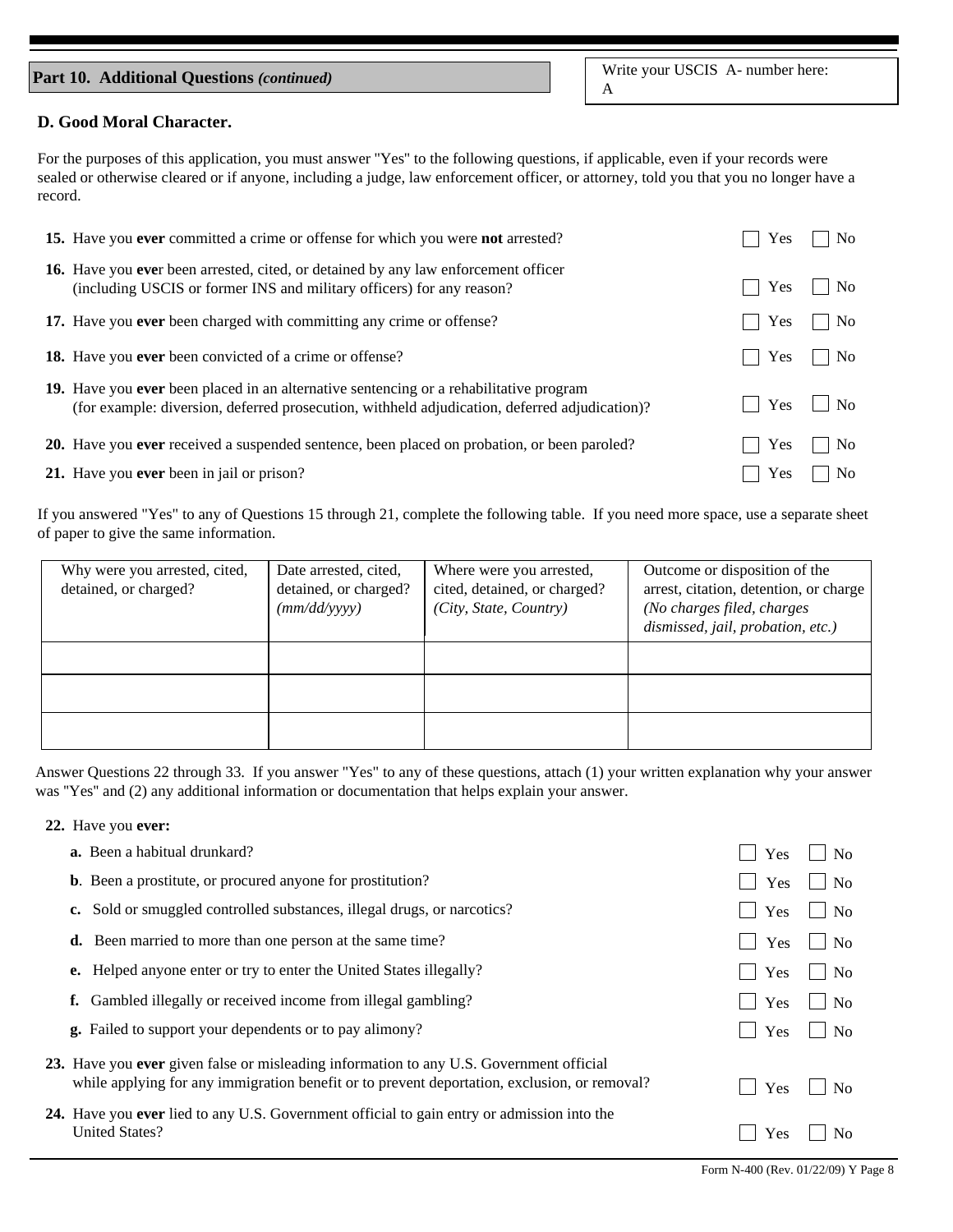| <b>Part 10. Additional Questions (Continued)</b>                                                                                                                                                                                 | Write your USCIS A- number here:<br>A |
|----------------------------------------------------------------------------------------------------------------------------------------------------------------------------------------------------------------------------------|---------------------------------------|
| E. Removal, Exclusion, and Deportation Proceedings.                                                                                                                                                                              |                                       |
| 25. Are removal, exclusion, rescission, or deportation proceedings pending against you?                                                                                                                                          | N <sub>0</sub><br>Yes                 |
| 26. Have you ever been removed, excluded, or deported from the United States?                                                                                                                                                    | N <sub>0</sub><br>Yes                 |
| 27. Have you ever been ordered to be removed, excluded, or deported from the United States?                                                                                                                                      | N <sub>0</sub><br>Yes                 |
| 28. Have you ever applied for any kind of relief from removal, exclusion, or deportation?                                                                                                                                        | N <sub>o</sub><br>Yes                 |
| F. Military Service.                                                                                                                                                                                                             |                                       |
| 29. Have you ever served in the U.S. Armed Forces?                                                                                                                                                                               | N <sub>0</sub><br>Yes                 |
| 30. Have you ever left the United States to avoid being drafted into the U.S. Armed Forces?                                                                                                                                      | N <sub>0</sub><br>Yes                 |
| 31. Have you ever applied for any kind of exemption from military service in the U.S. Armed Forces?                                                                                                                              | N <sub>0</sub><br>Yes                 |
| 32. Have you ever deserted from the U.S. Armed Forces?                                                                                                                                                                           | N <sub>0</sub><br>Yes                 |
| <b>G. Selective Service Registration.</b>                                                                                                                                                                                        |                                       |
| 33. Are you a male who lived in the United States at any time between your 18th and 26th birthdays<br>in any status except as a lawful nonimmigrant?                                                                             | Yes<br>No                             |
| If you answered "NO," go on to question 34.                                                                                                                                                                                      |                                       |
| If you answered "YES," provide the information below.                                                                                                                                                                            |                                       |
| If you answered "YES," but you did not register with the Selective Service System and are still under 26 years of age, you<br>must register before you apply for naturalization, so that you can complete the information below: |                                       |
| Date Registered (mm/dd/yyyy)                                                                                                                                                                                                     | Selective Service Number              |

If you answered "YES," but you did not register with the Selective Service and you are now 26 years old or older, attach a statement explaining why you did not register.

# H. Oath Requirements. (See Part 14 for the text of the oath)

Answer Questions 34 through 39. If you answer "No" to any of these questions, attach (1) your written explanation why the answer was "No" and (2) any additional information or documentation that helps to explain your answer.

| 34. Do you support the Constitution and form of government of the United States?                                | Yes                  | $\overline{\phantom{a}}$ No |
|-----------------------------------------------------------------------------------------------------------------|----------------------|-----------------------------|
| 35. Do you understand the full Oath of Allegiance to the United States?                                         | $\vert$ Yes          | $\vert$   No                |
| 36. Are you willing to take the full Oath of Allegiance to the United States?                                   | $\mid$ Yes $\mid$ No |                             |
| 37. If the law requires it, are you willing to bear arms on behalf of the United States?                        | $\mid$   Yes     No  |                             |
| <b>38.</b> If the law requires it, are you willing to perform noncombatant services in the U.S. Armed Forces?   | $\vert$ Yes          | $\vert$ $\vert$ No          |
| 39. If the law requires it, are you willing to perform work of national importance under civilian<br>direction? | Yes                  | $\overline{N}$              |